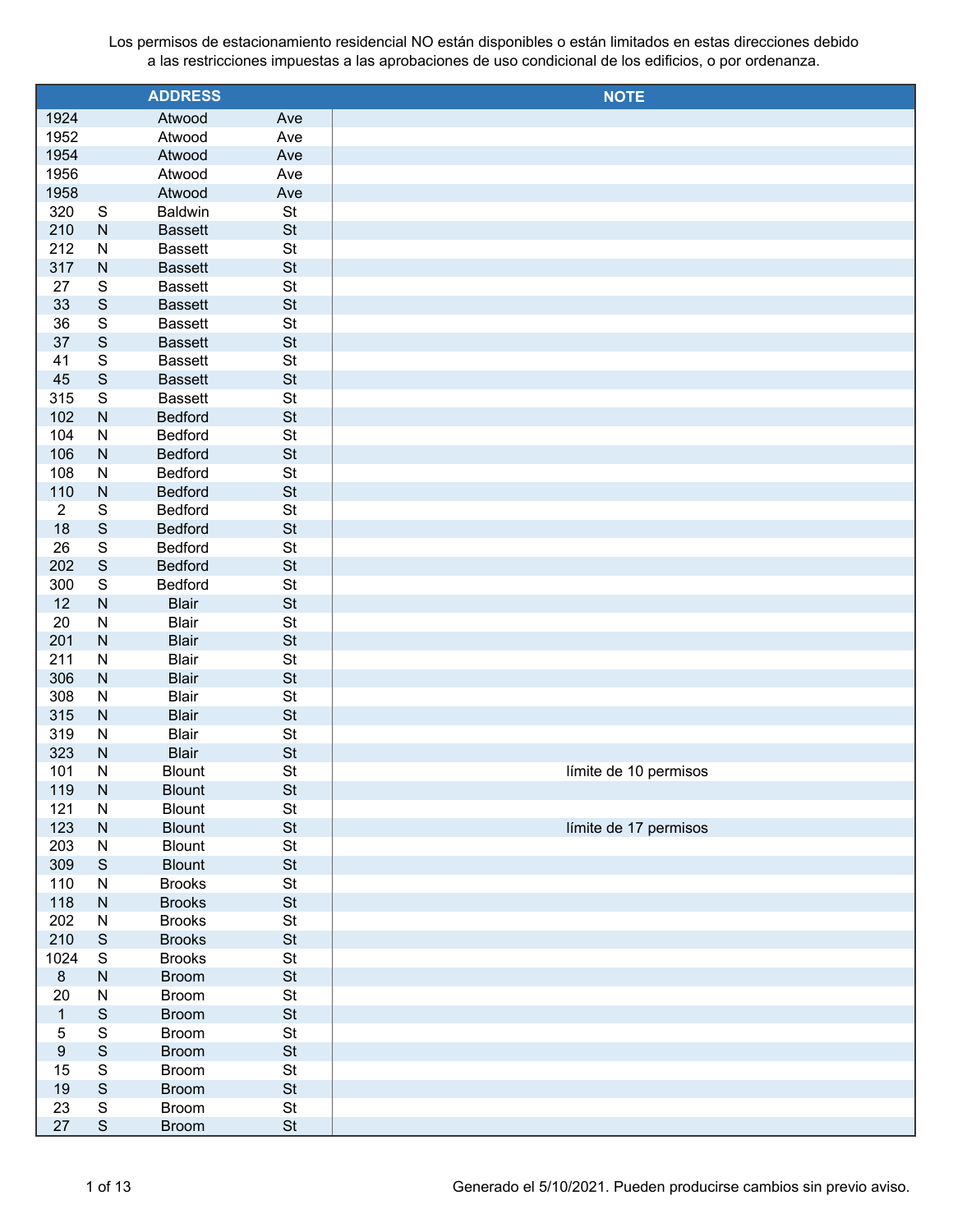|             |                              | <b>ADDRESS</b>       |                                 | <b>NOTE</b> |
|-------------|------------------------------|----------------------|---------------------------------|-------------|
| 31          | ${\mathsf S}$                | <b>Broom</b>         | St                              |             |
| 33          | $\mathsf S$                  | <b>Broom</b>         | <b>St</b>                       |             |
| 35          | $\mathsf S$                  | <b>Broom</b>         | $\mathsf{St}$                   |             |
| $\sqrt{5}$  | ${\sf N}$                    | <b>Butler</b>        | <b>St</b>                       |             |
| 15          | ${\sf N}$                    | <b>Butler</b>        | St                              |             |
| 21          | ${\sf N}$                    | <b>Butler</b>        | <b>St</b>                       |             |
| 304         | ${\sf N}$                    | Carroll              | St                              |             |
| 120         | $\mathsf S$                  | Carroll              | <b>St</b>                       |             |
| 124         | ${\mathsf S}$                | Carroll              | St                              |             |
| 815         |                              | Cedar                | <b>St</b>                       |             |
| 202         | ${\sf N}$                    | Charter              | St                              |             |
| 206         | ${\sf N}$                    | Charter              | <b>St</b>                       |             |
| 210         | ${\sf N}$                    | Charter              | St                              |             |
| 201         | $\mathsf S$                  | Charter              | <b>St</b>                       |             |
| 206         | ${\mathsf S}$<br>$\mathsf S$ | Charter              | St                              |             |
| 208<br>417  |                              | Charter<br>Chestnut  | <b>St</b><br><b>St</b>          |             |
| 530         |                              | Conklin              | $\mathsf{Pl}$                   |             |
| 534         |                              | Conklin              | $\mathsf{Pl}$                   |             |
| 536         |                              | Conklin              | $\mathsf{Pl}$                   |             |
| 538         |                              | Conklin              | $\mathsf{Pl}$                   |             |
| 18          |                              | Dayton               | <b>St</b>                       |             |
| 22          | $rac{E}{E}$                  | Dayton               | <b>St</b>                       |             |
| 24          | $\mathsf E$                  | Dayton               | <b>St</b>                       |             |
| 606         | $\overline{\mathsf{E}}$      | Dayton               | St                              |             |
| 702         | $\mathsf E$                  | Dayton               | St                              |             |
| 704         | $\overline{\mathsf{E}}$      | Dayton               | St                              |             |
| 721         | $\mathsf E$                  | Dayton               | St                              |             |
| 314         | W                            | Dayton               | St                              |             |
| 316         | W                            | Dayton               | <b>St</b>                       |             |
| 417         | W                            | Dayton               | St                              |             |
| 420         | W                            | Dayton               | <b>St</b>                       |             |
| 430         | W                            | Dayton               | <b>St</b>                       |             |
| 431         | W                            | Dayton               | <b>St</b>                       |             |
| 432         | W                            | Dayton               | <b>St</b>                       |             |
| 438         | W                            | Dayton               | <b>St</b>                       |             |
| 935         | W                            | Dayton               | $\mathsf{St}$                   |             |
| 1001        | W                            | Dayton               | <b>St</b>                       |             |
| 1003        | W                            | Dayton               | $\mathsf{St}$                   |             |
| 1005        | W                            | Dayton               | <b>St</b>                       |             |
| 1013        | W                            | Dayton               | $\mathsf{St}$                   |             |
| 1015        | W                            | Dayton               | <b>St</b>                       |             |
| 1202        | W                            | Dayton               | $\mathsf{St}$                   |             |
| 1313        | W                            | Dayton               | <b>St</b>                       |             |
| 1315<br>903 | W                            | Dayton<br>Delaplaine | $\mathsf{St}$<br>C <sub>t</sub> |             |
| 903         |                              | Delaplaine           | Ct                              |             |
| $9\,$       | $\mathsf E$                  | Doty                 | $\mathsf{St}$                   |             |
| 122         | W                            | Doty                 | $\mathsf{St}$                   |             |
| 601         | W                            | Doty                 | $\mathsf{St}$                   |             |
| 306         |                              | Dow                  | Ct                              |             |
| 307         |                              | Dow                  | C <sub>t</sub>                  |             |
| 308         |                              | Dow                  | Ct                              |             |
| 310         |                              | Dow                  | C <sub>t</sub>                  |             |
| 311         |                              | Dow                  | Ct                              |             |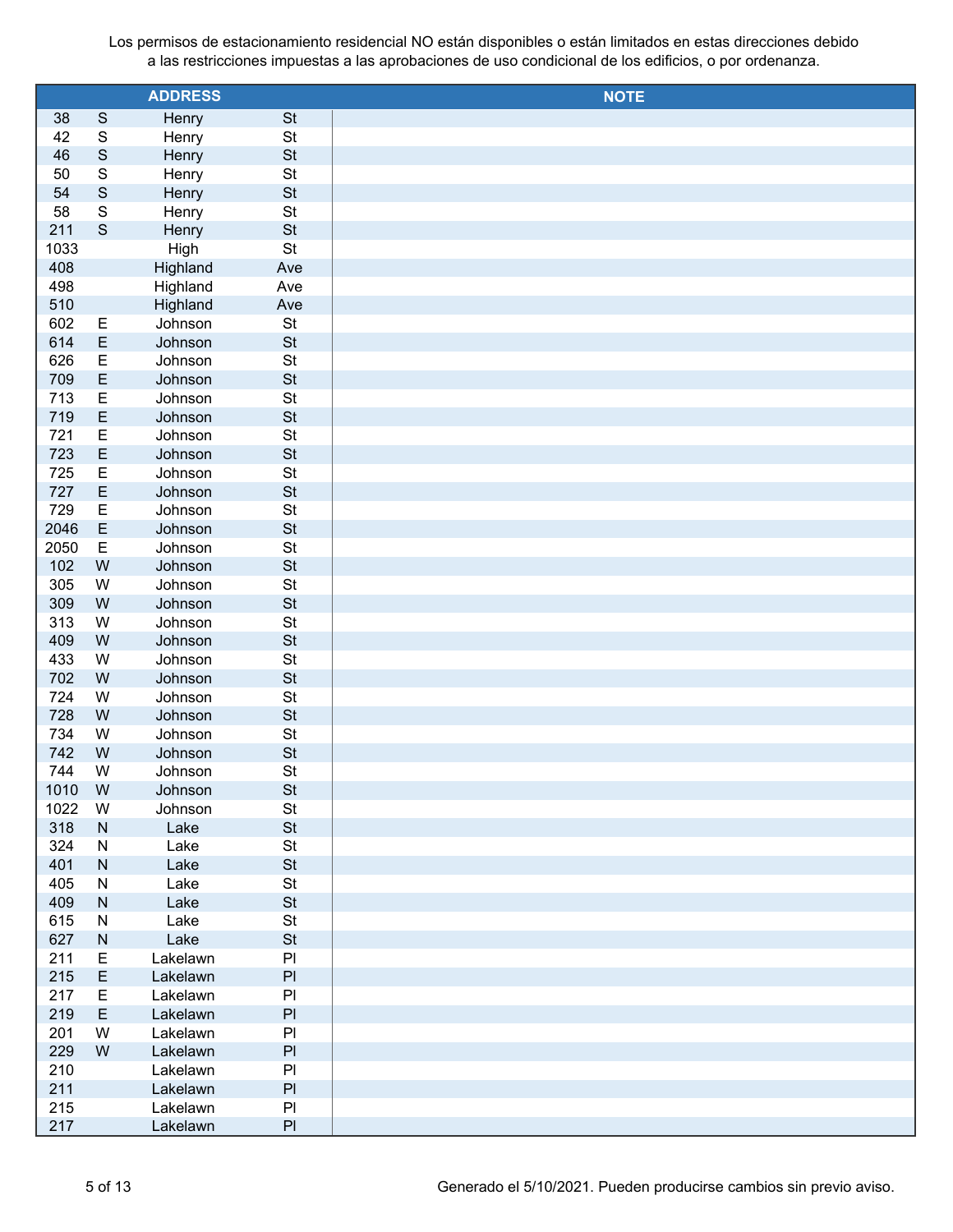|      |              | <b>ADDRESS</b> |                 | <b>NOTE</b> |
|------|--------------|----------------|-----------------|-------------|
| 219  |              | Lakelawn       | $\overline{PI}$ |             |
| 12   |              | Langdon        | <b>St</b>       |             |
| 144  |              | Langdon        | <b>St</b>       |             |
| 155  |              | Langdon        | <b>St</b>       |             |
| 222  |              | Langdon        | <b>St</b>       |             |
| 233  |              | Langdon        | <b>St</b>       |             |
| 237  |              | Langdon        | <b>St</b>       |             |
| 610  |              | Langdon        | <b>St</b>       |             |
| 614  |              | Langdon        | <b>St</b>       |             |
| 626  |              | Langdon        | <b>St</b>       |             |
| 10   | ${\sf N}$    | Livingston     | <b>St</b>       |             |
| 16   | ${\sf N}$    | Livingston     | <b>St</b>       |             |
| 22   | ${\sf N}$    | Livingston     | <b>St</b>       |             |
| 23   | ${\sf N}$    | Livingston     | <b>St</b>       |             |
| 110  | ${\sf N}$    | Livingston     | <b>St</b>       |             |
| 301  | $\mathsf S$  | Livingston     | <b>St</b>       |             |
| 302  | $\mathbf S$  | Livingston     | <b>St</b>       |             |
| 303  | $\mathsf S$  | Livingston     | <b>St</b>       |             |
| 305  | $\mathsf S$  | Livingston     | <b>St</b>       |             |
| 307  | $\mathsf S$  | Livingston     | <b>St</b>       |             |
| 310  | $\mathbb S$  | Livingston     | St              |             |
| 403  | $\mathsf{S}$ | Livingston     | <b>St</b>       |             |
| 2734 |              | Lynn           | Ter             |             |
| 2738 |              | Lynn           | Ter             |             |
| 525  | E            | Main           | St              |             |
| 204  | W            | Main           | <b>St</b>       |             |
| 306  | W            | Main           | <b>St</b>       |             |
| 450  | W            | Main           | <b>St</b>       |             |
| 454  | W            | Main           | <b>St</b>       |             |
| 506  | W            | Main           | <b>St</b>       |             |
| 510  | W            | Main           | <b>St</b>       |             |
| 512  | W            | Main           | <b>St</b>       |             |
| 514  | W            | Main           | <b>St</b>       |             |
| 602  | W            | Main           | <b>St</b>       |             |
| 604  | W            | Main           | <b>St</b>       |             |
| 606  | W            | Main           | <b>St</b>       |             |
| 608  | W            | Main           | St              |             |
| 712  |              | Market         | $\mathsf{Pl}$   |             |
| 615  |              | Mendota        | C <sub>t</sub>  |             |
| 621  |              | Mendota        | Ct              |             |
| 120  | Ε            | Mifflin        | St              |             |
| 510  | $\mathsf E$  | Mifflin        | <b>St</b>       |             |
| 621  | E            | Mifflin        | St              |             |
| 623  | $\mathsf E$  | Mifflin        | <b>St</b>       |             |
| 625  | E            | Mifflin        | St              |             |
| 627  | $\mathsf E$  | Mifflin        | <b>St</b>       |             |
| 629  | E            | Mifflin        | St              |             |
| 637  | $\mathsf E$  | Mifflin        | <b>St</b>       |             |
| 702  | E            | Mifflin        | St              |             |
| 745  | $\mathsf E$  | Mifflin        | <b>St</b>       |             |
| 747  | E            | Mifflin        | St              |             |
| 749  | $\mathsf E$  | Mifflin        | <b>St</b>       |             |
| 801  | E            | Mifflin        | St              |             |
| 803  | $\mathsf E$  | Mifflin        | <b>St</b>       |             |
| 805  | E            | Mifflin        | St              |             |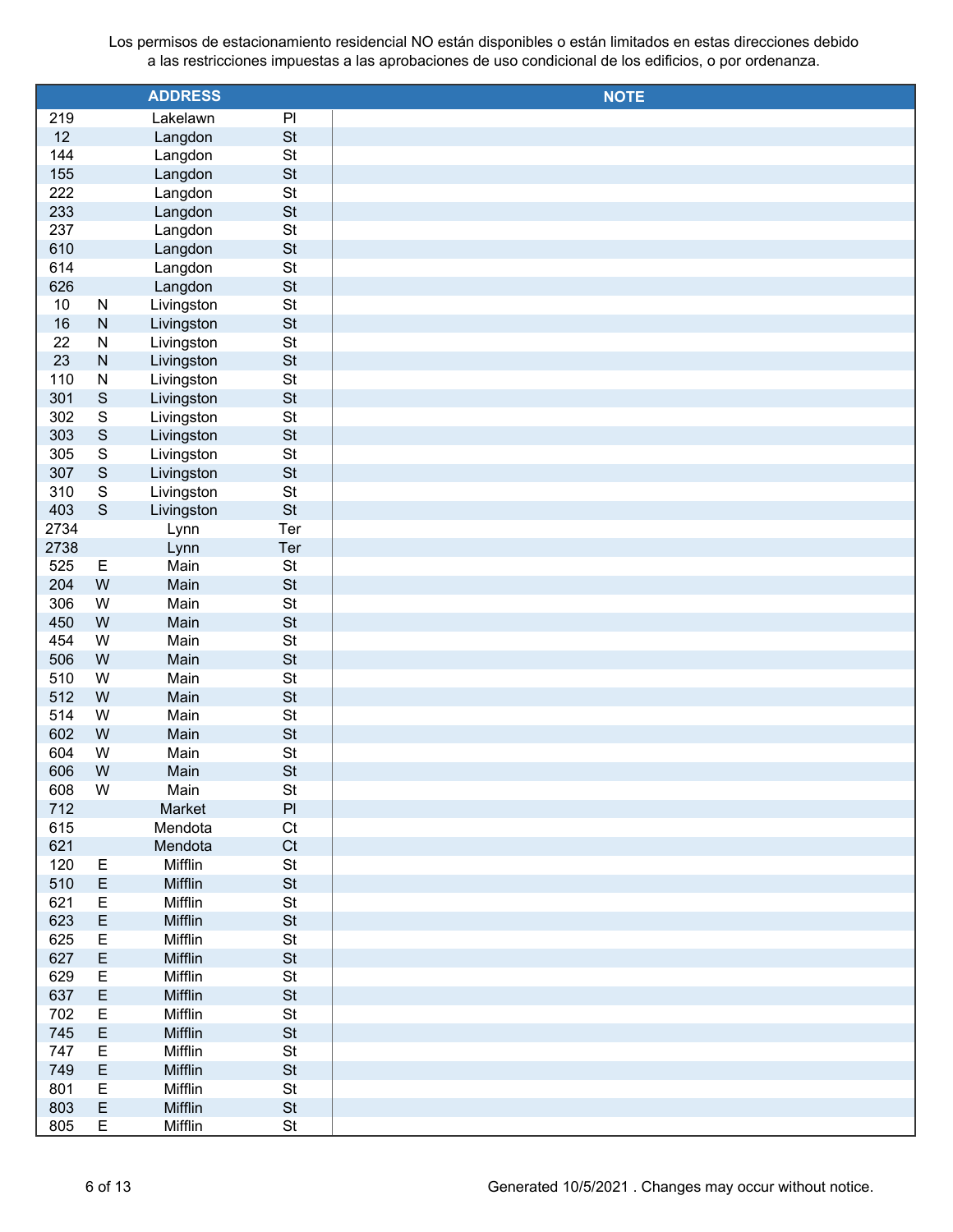|              |                | <b>ADDRESS</b>     |                 | <b>NOTE</b> |
|--------------|----------------|--------------------|-----------------|-------------|
| 807          | E              | Mifflin            | <b>St</b>       |             |
| 809          | E              | Mifflin            | $\mathsf{St}$   |             |
| 811          | E              | Mifflin            | <b>St</b>       |             |
| 813          | $\mathsf E$    | Mifflin            | St              |             |
| 815          | E              | Mifflin            | <b>St</b>       |             |
| 817          | $\mathsf E$    | Mifflin            | St              |             |
| 819          | E              | Mifflin            | <b>St</b>       |             |
| 821          | $\mathsf E$    | Mifflin            | St              |             |
| 825          | E              | Mifflin            | <b>St</b>       |             |
| 827          | $\mathsf E$    | Mifflin            | St              |             |
| 829          | E              | Mifflin            | <b>St</b>       |             |
| 831          | $\mathsf E$    | Mifflin            | St              |             |
| 833          | E              | Mifflin            | <b>St</b>       |             |
| 835          | $\mathsf E$    | Mifflin            | St              |             |
| 837          | E              | Mifflin            | <b>St</b>       |             |
| 1947         | $\mathsf E$    | Mifflin            | St              |             |
| 424          | ${\sf W}$      | Mifflin            | <b>St</b>       |             |
| 431          | W<br>${\sf W}$ | Mifflin<br>Mifflin | St<br><b>St</b> |             |
| 610<br>612   | W              | Mifflin            | St              |             |
| 101          | ${\sf N}$      | Mills              | <b>St</b>       |             |
| 111          | ${\sf N}$      | Mills              | St              |             |
| 301          | ${\sf N}$      | Mills              | <b>St</b>       |             |
| 307          | ${\sf N}$      | Mills              | St              |             |
| 309          | ${\sf N}$      | Mills              | <b>St</b>       |             |
| 103          | ${\mathsf S}$  | Mills              | St              |             |
| 115          | $\mathbf S$    | Mills              | <b>St</b>       |             |
| 1421         |                | Monroe             | St              |             |
| 1423         |                | Monroe             | <b>St</b>       |             |
| 1425         |                | Monroe             | St              |             |
| 1603         |                | Monroe             | <b>St</b>       |             |
| 1605         |                | Monroe             | St              |             |
| 1609         |                | Monroe             | <b>St</b>       |             |
| 1611         |                | Monroe             | St              |             |
| 1712         |                | Monroe             | <b>St</b>       |             |
| 1714         |                | Monroe             | St              |             |
| 1716         |                | Monroe             | <b>St</b>       |             |
| 1718         |                | Monroe             | St              |             |
| 1722         |                | Monroe             | <b>St</b>       |             |
| 1726         |                | Monroe             | St              |             |
| 1728         |                | Monroe             | <b>St</b>       |             |
| 1802         |                | Monroe             | St              |             |
| 1810         |                | Monroe             | <b>St</b>       |             |
| 1864<br>1900 |                | Monroe<br>Monroe   | St<br><b>St</b> |             |
| 1902         |                | Monroe             | St              |             |
| 1904         |                | Monroe             | <b>St</b>       |             |
| 1909         |                | Monroe             | St              |             |
| 1911         |                | Monroe             | <b>St</b>       |             |
| 1913         |                | Monroe             | St              |             |
| 1915         |                | Monroe             | <b>St</b>       |             |
| 1917         |                | Monroe             | St              |             |
| 2624         |                | Monroe             | <b>St</b>       |             |
| 2630         |                | Monroe             | $\mathsf{St}$   |             |
| 2636         |                | Monroe             | <b>St</b>       |             |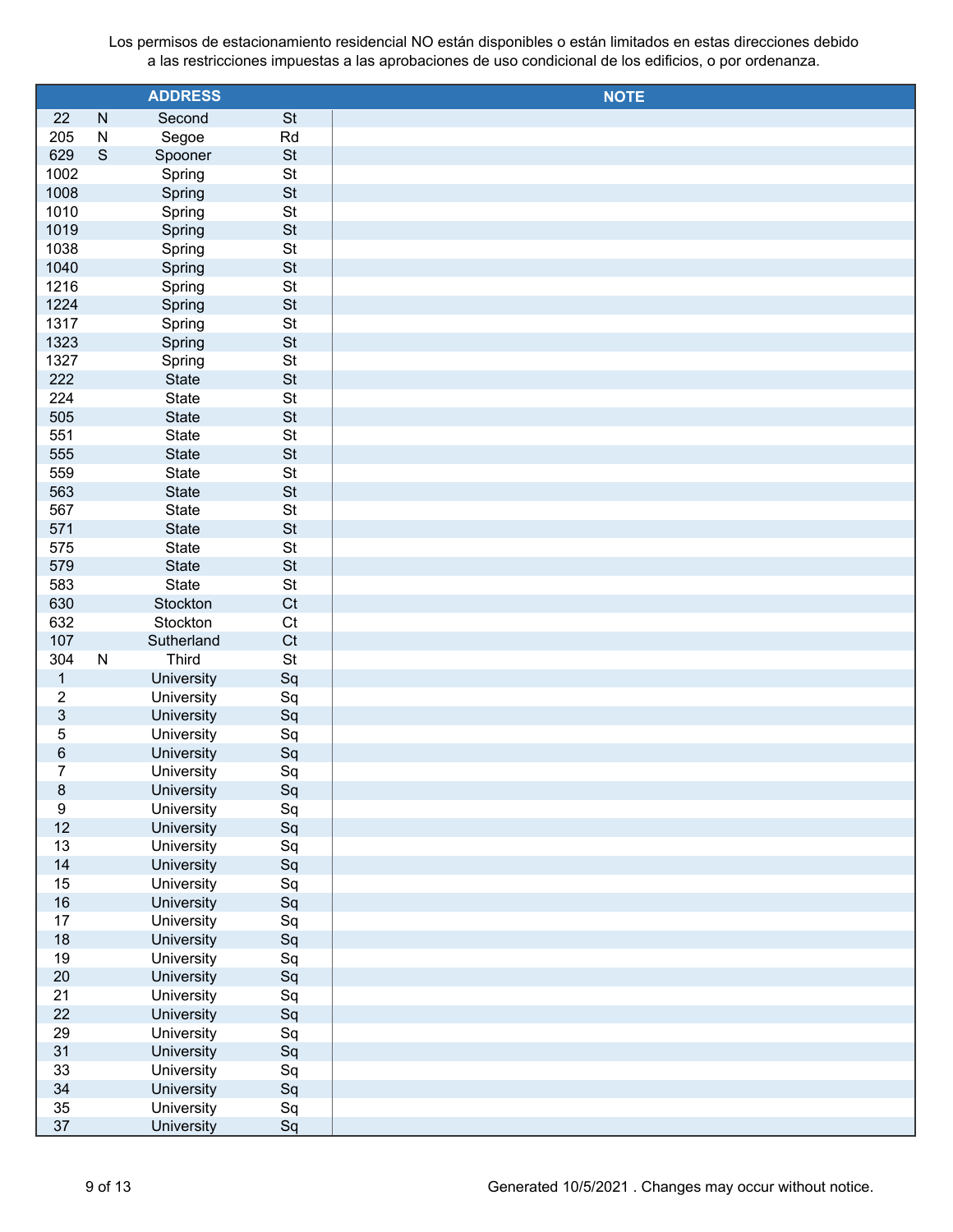|            | <b>ADDRESS</b>           |            | <b>NOTE</b>                                       |
|------------|--------------------------|------------|---------------------------------------------------|
| 38         | University               | Sq         |                                                   |
| 39         | University               | Sq         |                                                   |
| 40         | University               | Sq         |                                                   |
| 56         | University               | Sq         |                                                   |
| 58         | University               | Sq         |                                                   |
| 60         | University               | Sq         |                                                   |
| 62         | University               | Sq         |                                                   |
| 63         | University               | Sq         |                                                   |
| 73         | University               | Sq         |                                                   |
| 74         | University               | Sq         |                                                   |
| 75         | University               | Sq         |                                                   |
| 77         | University               | Sq         |                                                   |
| 79         | University               | Sq         |                                                   |
| 80         | University               | Sq         |                                                   |
| 502        | University               | Ave        |                                                   |
| 504        | University               | Ave        |                                                   |
| 506        | University               | Ave        |                                                   |
| 508        | University               | Ave        |                                                   |
| 515        | University               | Ave        |                                                   |
| 521        | University               | Ave        |                                                   |
| 523        | University               | Ave        |                                                   |
| 525        | University               | Ave        |                                                   |
| 527        | University               | Ave        |                                                   |
| 630        | University               | Ave        |                                                   |
| 632        | University               | Ave        |                                                   |
| 636        | University               | Ave        |                                                   |
| 638        | University               | Ave        |                                                   |
| 640        | University               | Ave        |                                                   |
| 701        | University               | Ave        |                                                   |
| 703        | University               | Ave        |                                                   |
| 745        | University               | Ave        |                                                   |
| 771        | University               | Ave        |                                                   |
| 773        | University               | Ave        |                                                   |
| 777        | University               | Ave        |                                                   |
| 781        | University<br>University | Ave        |                                                   |
| 785        |                          | Ave        |                                                   |
| 789        | University<br>University | Ave<br>Ave |                                                   |
| 795<br>799 | University               | Ave        |                                                   |
| 1001       | University               | Ave        |                                                   |
| 1815       | University               | Ave        |                                                   |
| 1909       | University               | Ave        | Limited to 6 permits; letter from house required. |
| 2110       | University               | Ave        |                                                   |
| 2308       | University               | Ave        |                                                   |
| 2309       | University               | Ave        |                                                   |
| 2355       | University               | Ave        |                                                   |
| 2375       | University               | Ave        |                                                   |
| 2379       | University               | Ave        |                                                   |
| 2383       | University               | Ave        |                                                   |
| 2505       | University               | Ave        |                                                   |
| 2510       | University               | Ave        |                                                   |
| 2512       | University               | Ave        |                                                   |
| 2514       | University               | Ave        |                                                   |
| 2516       | University               | Ave        |                                                   |
| 2520       | University               | Ave        |                                                   |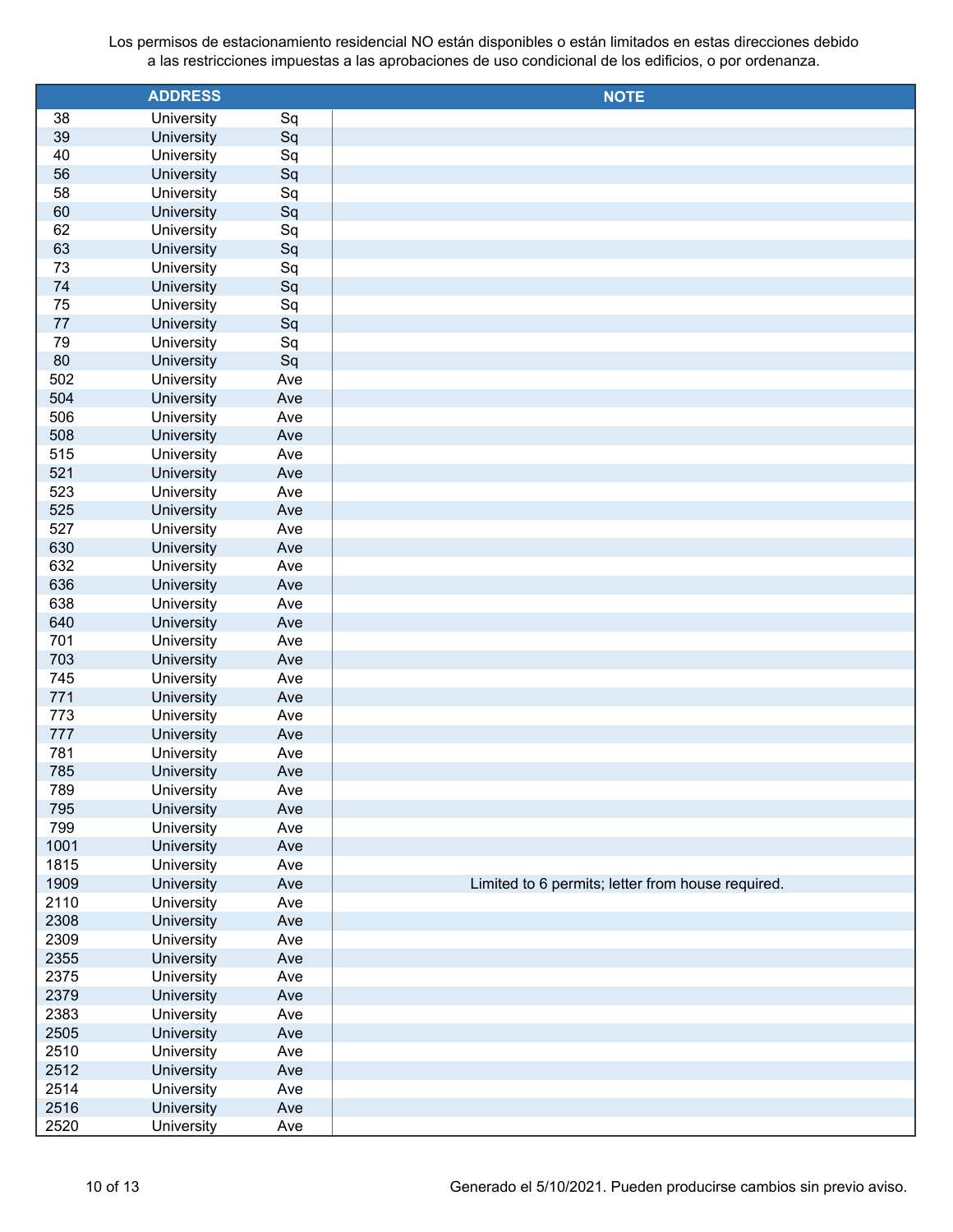|              |                  | <b>ADDRESS</b>           |            | <b>NOTE</b> |
|--------------|------------------|--------------------------|------------|-------------|
| 2522         |                  | University               | Ave        |             |
| 2525         |                  | University               | Ave        |             |
| 2526         |                  | University               | Ave        |             |
| 2528         |                  | University               | Ave        |             |
| 2530         |                  | University               | Ave        |             |
| 2532         |                  | University               | Ave        |             |
| 2536         |                  | University               | Ave        |             |
| 2538         |                  | University               | Ave        |             |
| 2540         |                  | University               | Ave        |             |
| 2544         |                  | University               | Ave        |             |
| 2550         |                  | University               | Ave        |             |
| 2560         |                  | University               | Ave        |             |
| 2585         |                  | University               | Ave        |             |
| 2605         |                  | University               | Ave        |             |
| 2609         |                  | University               | Ave        |             |
| 2611         |                  | University               | Ave        |             |
| 2903         |                  | University               | Ave        |             |
| 2905         |                  | University               | Ave        |             |
| 2907         |                  | University               | Ave        |             |
| 2909         |                  | University               | Ave        |             |
| 2911         |                  | University               | Ave        |             |
| 2913         |                  | University               | Ave        |             |
| 302          | E                | Washington               | Ave        |             |
| 408          | E                | Washington               | Ave        |             |
| 630          | $\mathsf E$      | Washington               | Ave        |             |
| 750          | E                | Washington               | Ave        |             |
| 756          | $\mathsf E$      | Washington               | Ave        |             |
| 810          | E                | Washington               | Ave        |             |
| 818          | $\mathsf E$      | Washington               | Ave        |             |
| 822          | $\mathsf E$      | Washington               | Ave        |             |
| 828          | $\mathsf E$      | Washington               | Ave        |             |
| 834          | E                | Washington               | Ave        |             |
| 846          | $\mathsf E$      | Washington               | Ave        |             |
| 1216         | E                | Washington               | Ave        |             |
| 1222         | E                | Washington               | Ave        |             |
| 1228         | E                | Washington               | Ave        |             |
| 1322<br>1324 | $\mathsf E$<br>E | Washington               | Ave        |             |
| 1946         | $\mathsf E$      | Washington<br>Washington | Ave        |             |
| 1948         | E                | Washington               | Ave        |             |
| 301          | ${\sf W}$        | Washington               | Ave<br>Ave |             |
| 303          | W                | Washington               | Ave        |             |
| 305          | ${\sf W}$        | Washington               | Ave        |             |
| 307          | W                | Washington               | Ave        |             |
| 309          | ${\sf W}$        | Washington               | Ave        |             |
| 311          | W                | Washington               | Ave        |             |
| 315          | ${\sf W}$        | Washington               | Ave        |             |
| 317          | W                | Washington               | Ave        |             |
| 321          | ${\sf W}$        | Washington               | Ave        |             |
| 325          | W                | Washington               | Ave        |             |
| 327          | ${\sf W}$        | Washington               | Ave        |             |
| 329          | W                | Washington               | Ave        |             |
| 333          | ${\sf W}$        | Washington               | Ave        |             |
| 402          | W                | Washington               | Ave        |             |
| 404          | W                | Washington               | Ave        |             |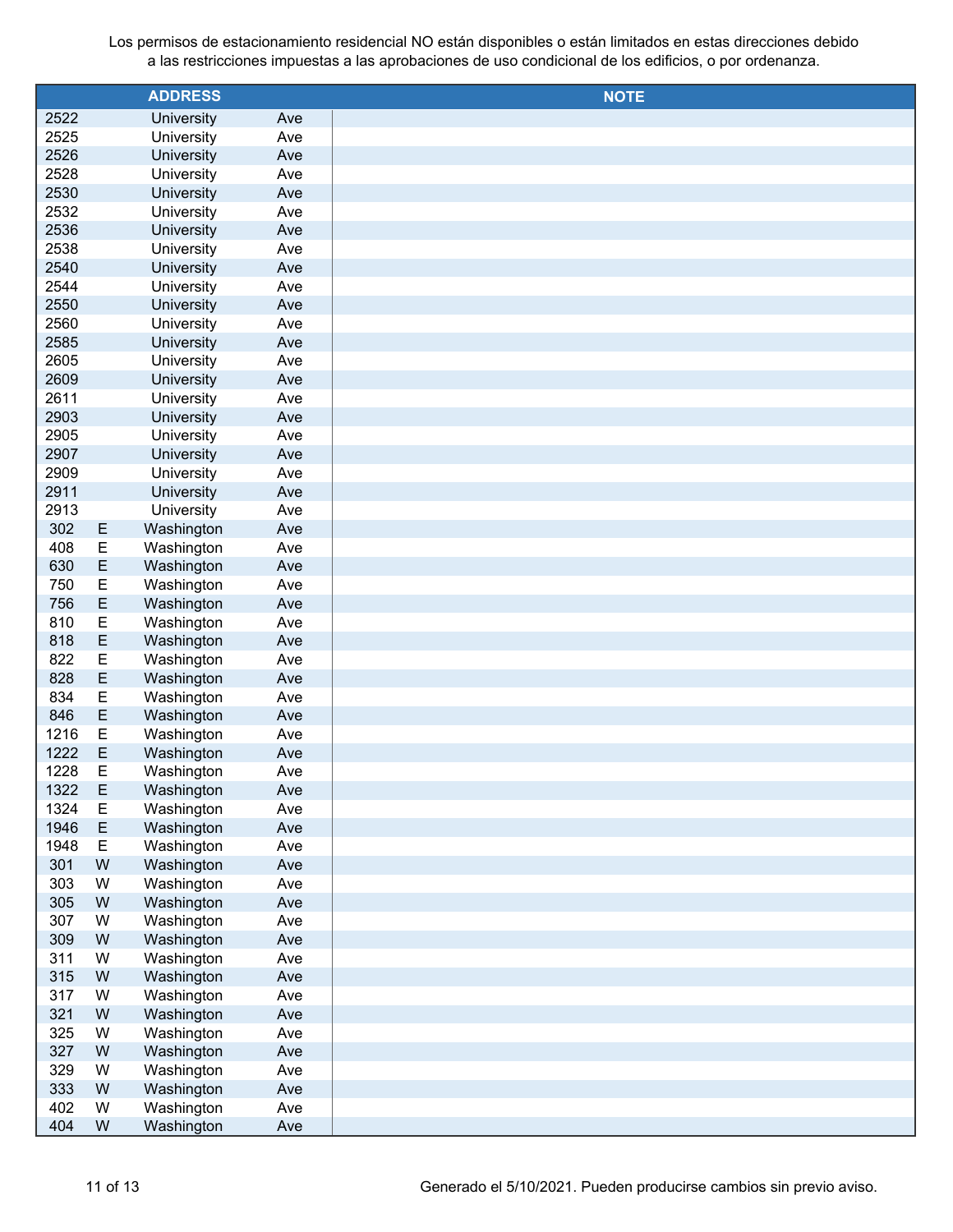| <b>ADDRESS</b><br><b>NOTE</b><br>W<br>Washington<br>423<br>Ave<br>${\sf W}$<br>425<br>Washington<br>Ave<br>510<br>W<br>Washington<br>Ave |  |
|------------------------------------------------------------------------------------------------------------------------------------------|--|
|                                                                                                                                          |  |
|                                                                                                                                          |  |
|                                                                                                                                          |  |
| 601<br>W<br>Washington<br>Ave                                                                                                            |  |
| 605<br>W<br>Washington<br>Ave                                                                                                            |  |
| W<br>622<br>Washington<br>Ave                                                                                                            |  |
| 624<br>W<br>Washington<br>Ave                                                                                                            |  |
| W<br>640<br>Washington<br>Ave                                                                                                            |  |
| 644<br>W<br>Washington<br>Ave                                                                                                            |  |
| W<br>646<br>Washington<br>Ave                                                                                                            |  |
| 648<br>W<br>Washington<br>Ave                                                                                                            |  |
| $\mathsf{Pl}$<br>15<br>Washington                                                                                                        |  |
| Washington<br>P<br>19                                                                                                                    |  |
| $\mathsf{Pl}$<br>23<br>Washington                                                                                                        |  |
| 27<br>Washington<br>P <sub>1</sub>                                                                                                       |  |
| PI<br>31<br>Washington                                                                                                                   |  |
| Washington<br>P <sub>1</sub><br>35                                                                                                       |  |
| PI<br>43<br>Washington                                                                                                                   |  |
| 45<br>Washington<br>P                                                                                                                    |  |
| $\mathsf{Pl}$<br>51<br>Washington                                                                                                        |  |
| 27<br>Webster<br>St<br>$\mathsf{N}$                                                                                                      |  |
| 1730<br>West Lawn<br>Ave                                                                                                                 |  |
| 1732<br>West Lawn<br>Ave                                                                                                                 |  |
| 1801<br>West Lawn<br>Ave                                                                                                                 |  |
| 1821<br>West Lawn<br>Ave                                                                                                                 |  |
| 1823<br>West Lawn<br>Ave                                                                                                                 |  |
| 704<br>Williamson<br>St                                                                                                                  |  |
| <b>St</b><br>720<br>Williamson                                                                                                           |  |
| 722<br>Williamson<br><b>St</b>                                                                                                           |  |
| <b>St</b><br>724<br>Williamson                                                                                                           |  |
| 730<br><b>St</b><br>Williamson                                                                                                           |  |
| <b>St</b><br>739<br>Williamson                                                                                                           |  |
| 800<br><b>St</b><br>Williamson                                                                                                           |  |
| <b>St</b><br>801<br>Williamson                                                                                                           |  |
| 802<br><b>St</b><br>Williamson                                                                                                           |  |
| <b>St</b><br>803<br>Williamson                                                                                                           |  |
| 804<br>Williamson<br><b>St</b>                                                                                                           |  |
| 808<br><b>St</b><br>Williamson                                                                                                           |  |
| St<br>820<br>Williamson                                                                                                                  |  |
| 821<br>St<br>Williamson                                                                                                                  |  |
| 824<br><b>St</b><br>Williamson                                                                                                           |  |
| 902<br>St<br>Williamson                                                                                                                  |  |
| 904<br><b>St</b><br>Williamson                                                                                                           |  |
| St<br>1248<br>Williamson                                                                                                                 |  |
| 1250<br><b>St</b><br>Williamson                                                                                                          |  |
| 1252<br>St<br>Williamson                                                                                                                 |  |
| 1254<br><b>St</b><br>Williamson                                                                                                          |  |
| 30<br>St<br>Ε<br>Wilson                                                                                                                  |  |
| $\mathsf E$<br>St<br>151<br>Wilson                                                                                                       |  |
| $\mathsf E$<br>St<br>316<br>Wilson                                                                                                       |  |
| E<br>St<br>320<br>Wilson                                                                                                                 |  |
| E<br>St<br>324<br>Wilson                                                                                                                 |  |
| 330<br>Ε<br>Wilson<br><b>St</b>                                                                                                          |  |
| St<br>451<br>${\sf W}$<br>Wilson                                                                                                         |  |
| 622<br>W<br>Wilson<br><b>St</b>                                                                                                          |  |